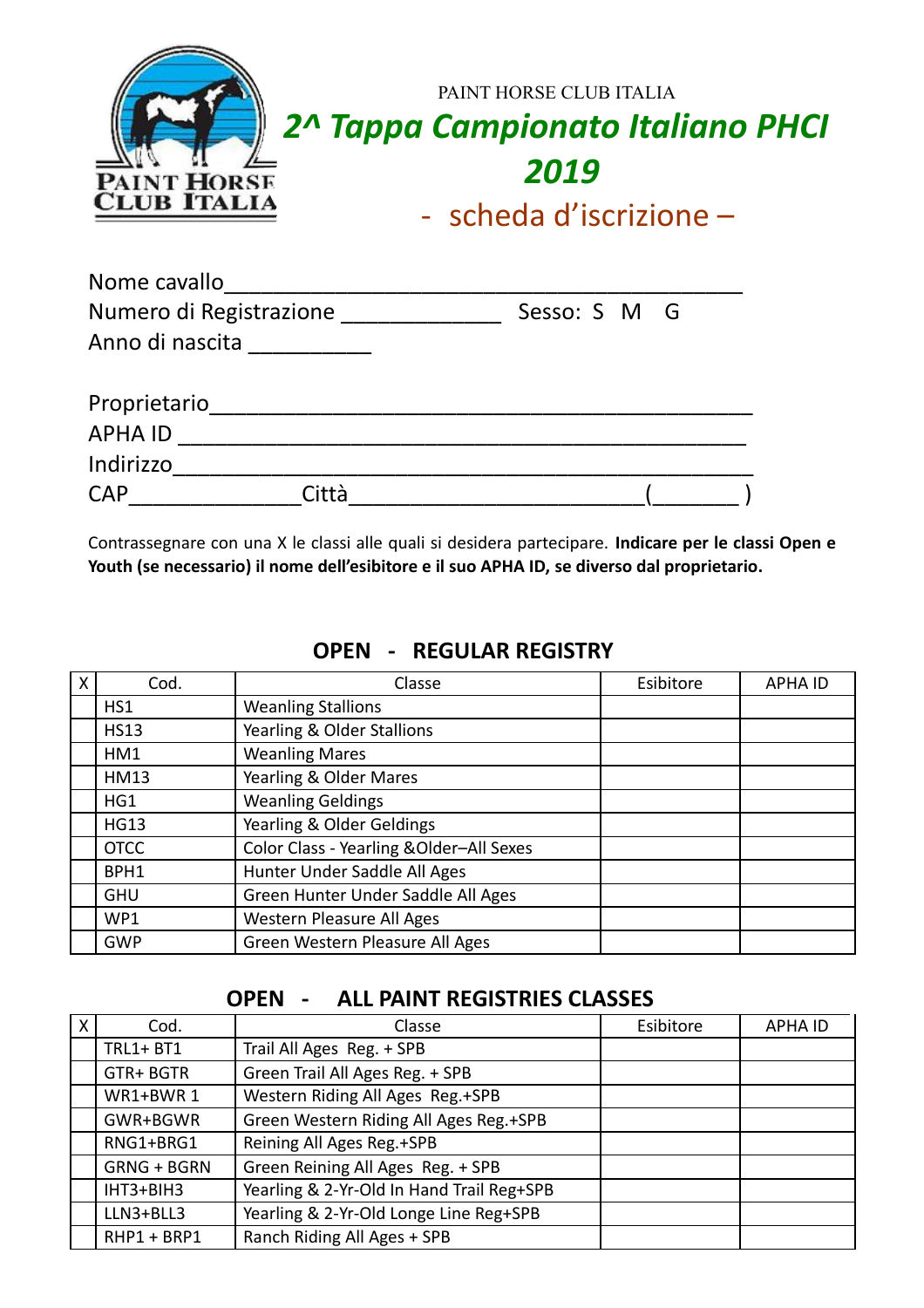| X | Cod. | Classe                         | Esibitore | APHA ID |
|---|------|--------------------------------|-----------|---------|
|   | AMH1 | A Halter Stallions All Ages    |           |         |
|   | AMH4 | A Halter Mares All Ages        |           |         |
|   | AMH7 | A Halter Geldings All Ages     |           |         |
|   | ABH1 | A Hunter Under Saddle All Ages |           |         |
|   | AWP1 | A Western Pleasure All Ages    |           |         |

## **AMATEUR - REGULAR REGISTRY**

### **AMATEUR - ALL PAINT REGISTRIES CLASSES**

| $\mathsf{X}$ | Cod.          | Classe                                      | Esibitore | <b>APHA ID</b> |
|--------------|---------------|---------------------------------------------|-----------|----------------|
|              | AT1+ABT       | A Trail All Ages Reg.+SPB                   |           |                |
|              | AWR1+ABWR     | A Western Riding All Ages Reg.+SPB          |           |                |
|              | $ASH1 + ABSH$ | A Showmanship All Ages Reg. + SPB           |           |                |
|              | AH1 + ABHM    | A Western Horsemanship All Ages Reg.+ SPB   |           |                |
|              | $AHS1 + ABHS$ | A Hunt Seat Equitation All Ages Reg. + SPB  |           |                |
|              | AR1+ ABRG     | A Reining All Ages Reg.+SPB                 |           |                |
|              | ALL1+ABL2     | A Yearling & 2-Yr-Old Longe Line Reg.+SPB   |           |                |
|              | $AIH3+ABI3$   | A Yearling & 2 Yr-Old In Hand Trail Reg+SPB |           |                |
|              | ARP1 + ABRP   | A Ranch Riding All Ages + SPB               |           |                |

# **YOUTH - REGULAR REGISTRY**

| Cod. | Classe                           | Esibitore | <b>APHA ID</b> |
|------|----------------------------------|-----------|----------------|
| YM1  | Y Halter Mares All Ages          |           |                |
| YG1  | Y Halter Geldings All Ages       |           |                |
| YBH1 | Y Hunter Under Saddle 18 & Under |           |                |
| YWP1 | Y Western Pleasure 18 & Under    |           |                |
|      | Y Lead Line (not approved)       |           |                |

## **YOUTH - ALL PAINT REGISTRIES CLASSES**

| X | Cod.          | Classe                                       | Esibitore | <b>APHA ID</b> |
|---|---------------|----------------------------------------------|-----------|----------------|
|   | YT1+XT1       | Y Trail 18 & Under Reg.+SPB                  |           |                |
|   | YWR1+XWR1     | Y Western Riding 18&Under Reg.+SPB           |           |                |
|   | $YSH1 + XSH1$ | Y Showmanship 18 & Under Reg. + SPB          |           |                |
|   | $YH1 + XH1$   | Y W. Horsemanship 18 & Under Reg.+SPB        |           |                |
|   | $YEE1 + XEE1$ | Y Hunt Seat Equitation 18 & Under Reg. + SPB |           |                |
|   | YR1+XR1       | Y Reining 18 & Under Reg.+SPB                |           |                |
|   | YRP1 + XRP1   | Y Ranch Riding 18 & Under + SPB              |           |                |

# **OPEN – SOLID PAINT BREED**

| Cod.        | Classe                                 | Esibitore | <b>APHA ID</b> |
|-------------|----------------------------------------|-----------|----------------|
| BHS1        | <b>SPB Halter Stallions All Ages</b>   |           |                |
| BHM1        | SPB Halter Mares All Ages              |           |                |
| BHG1        | SPB Halter Geldings All Ages           |           |                |
| BBH1        | SPB Hunter Under Saddle All Ages       |           |                |
| <b>BGHU</b> | SPB Green Hunter Under Saddle All Ages |           |                |
| BWP1        | SPB Western Pleasure All Ages          |           |                |
| <b>BGWP</b> | SPB Green Western Pleasure All Ages    |           |                |